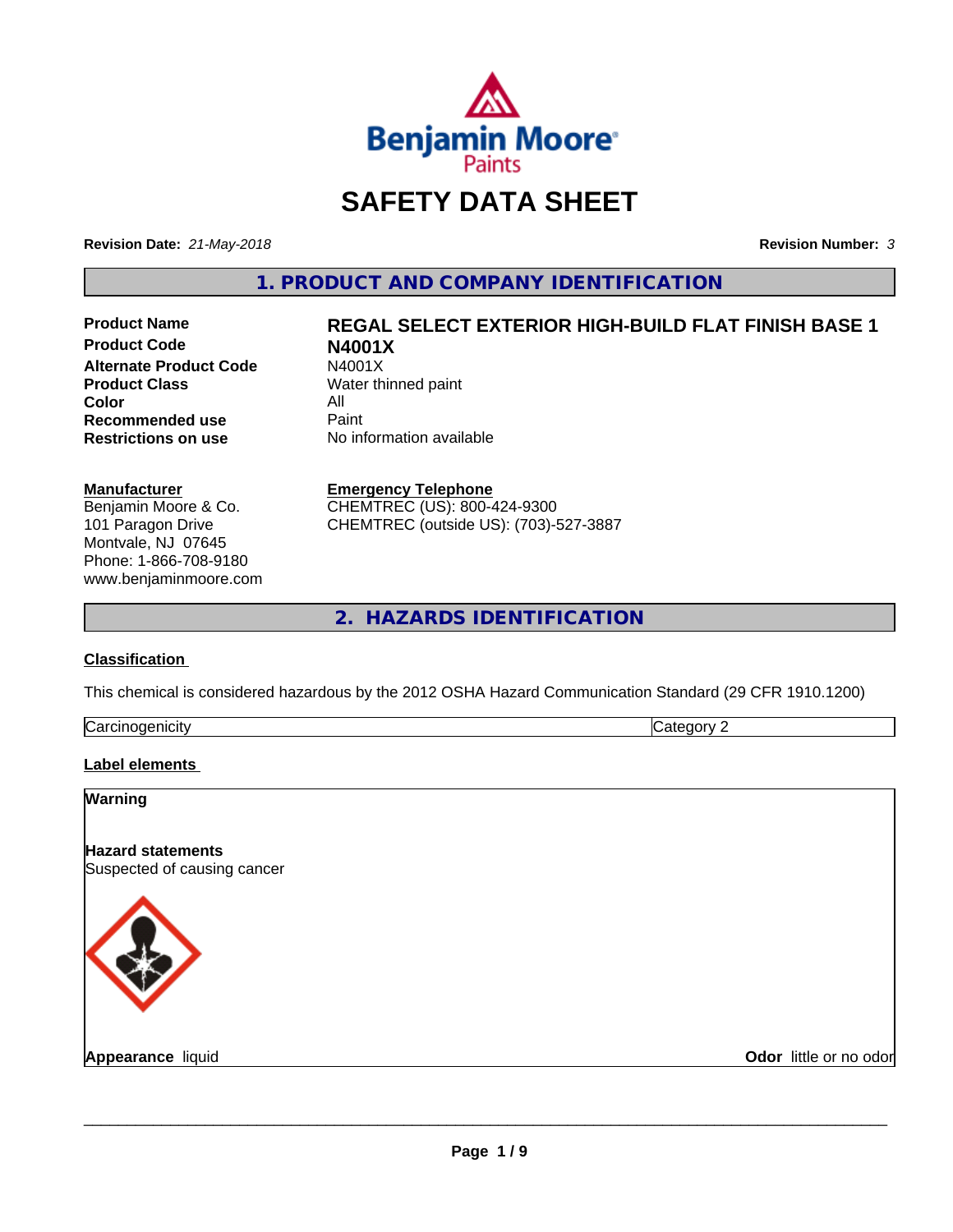# **Precautionary Statements - Prevention**

Obtain special instructions before use Do not handle until all safety precautions have been read and understood Use personal protective equipment as required

# **Precautionary Statements - Response**

IF exposed or concerned: Get medical advice/attention

# **Precautionary Statements - Storage**

Store locked up

#### **Precautionary Statements - Disposal**

Dispose of contents/container to an approved waste disposal plant

# **Hazards not otherwise classified (HNOC)**

Not applicable

#### **Other information**

No information available

# **3. COMPOSITION INFORMATION ON COMPONENTS**

| <b>Chemical name</b>                       | CAS No.    | Weight-% |
|--------------------------------------------|------------|----------|
| Titanium dioxide                           | 13463-67-7 | 25       |
| Diatomaceous earth                         | 61790-53-2 |          |
| Kaolin, calcined                           | 92704-41-1 |          |
| Kaolin                                     | 1332-58-7  |          |
| Sodium C14-C16 olefin sulfonate            | 68439-57-6 | 0.5      |
| Urea, N-(3,4-dichlorophenyl)-N,N-dimethyl- | 330-54-1   | 0.5      |

# **4. FIRST AID MEASURES**

| <b>General Advice</b>                            | No hazards which require special first aid measures.                                                     |
|--------------------------------------------------|----------------------------------------------------------------------------------------------------------|
| <b>Eye Contact</b>                               | Rinse thoroughly with plenty of water for at least 15 minutes and consult a<br>physician.                |
| <b>Skin Contact</b>                              | Wash off immediately with soap and plenty of water while removing all<br>contaminated clothes and shoes. |
| <b>Inhalation</b>                                | Move to fresh air. If symptoms persist, call a physician.                                                |
| Ingestion                                        | Clean mouth with water and afterwards drink plenty of water. Consult a physician<br>if necessary.        |
| <b>Most Important</b><br><b>Symptoms/Effects</b> | None known.                                                                                              |
| <b>Notes To Physician</b>                        | Treat symptomatically.                                                                                   |
|                                                  |                                                                                                          |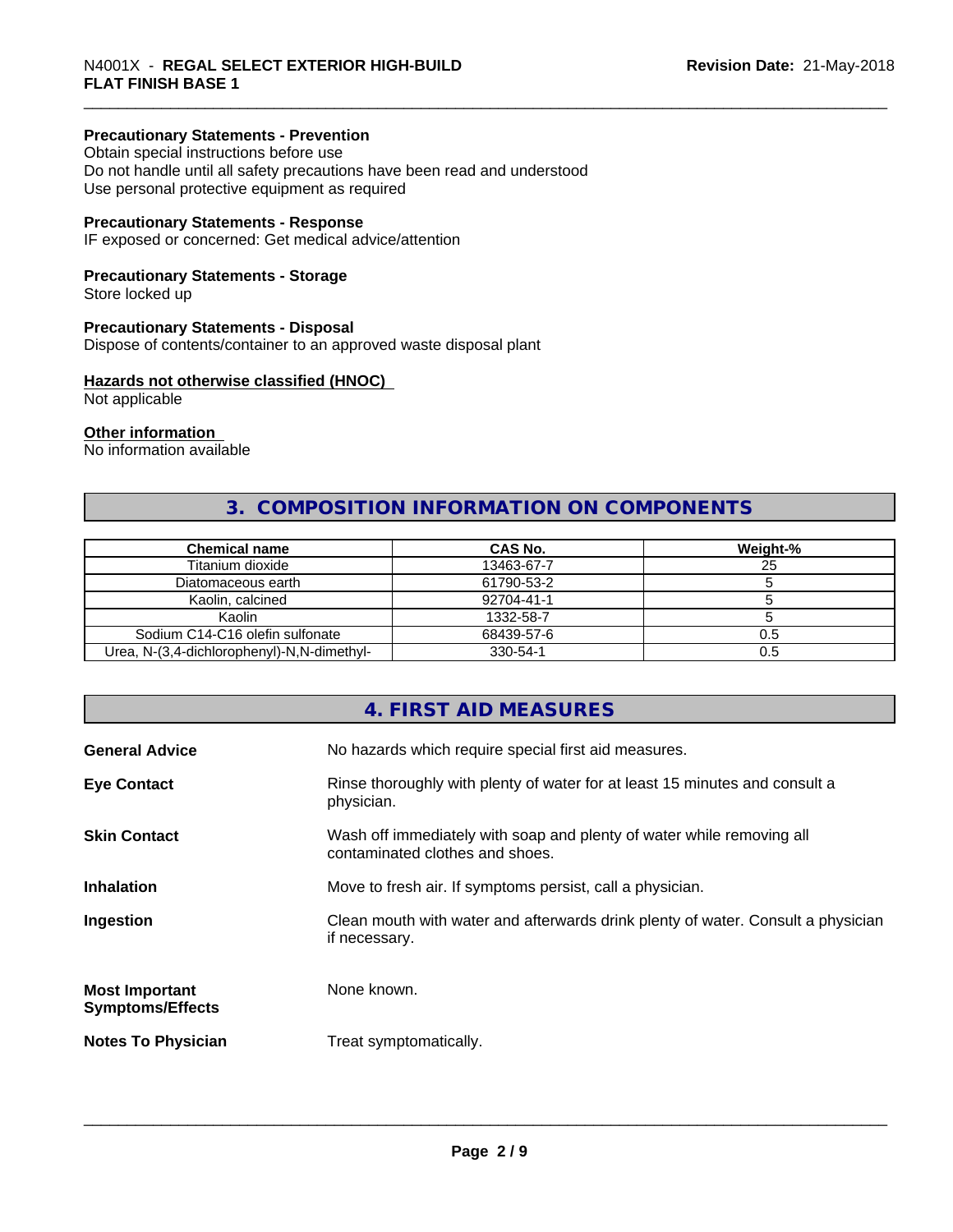# **5. FIRE-FIGHTING MEASURES**

| <b>NFPA Legend</b>                                                                                                        |                 |                                                                                                            |                                                                                                                                              |  |
|---------------------------------------------------------------------------------------------------------------------------|-----------------|------------------------------------------------------------------------------------------------------------|----------------------------------------------------------------------------------------------------------------------------------------------|--|
| <b>NFPA</b><br>Health: 1                                                                                                  | Flammability: 0 | <b>Instability: 0</b>                                                                                      | <b>Special: Not Applicable</b>                                                                                                               |  |
| Lower flammability limit:<br><b>Upper flammability limit:</b>                                                             |                 | Not applicable<br>Not applicable                                                                           |                                                                                                                                              |  |
| <b>Flammability Limits In Air</b>                                                                                         |                 |                                                                                                            |                                                                                                                                              |  |
| Flash Point (°C)<br><b>Method</b>                                                                                         |                 | Not applicable<br>Not applicable                                                                           |                                                                                                                                              |  |
| <b>Flash Point Data</b><br>Flash Point (°F)                                                                               |                 | Not applicable                                                                                             |                                                                                                                                              |  |
| <b>Sensitivity To Static Discharge</b>                                                                                    |                 | No.                                                                                                        |                                                                                                                                              |  |
| <b>Sensitivity To Mechanical Impact</b><br>No.                                                                            |                 |                                                                                                            |                                                                                                                                              |  |
| <b>Specific Hazards Arising From The Chemical</b><br>Closed containers may rupture if exposed to fire or<br>extreme heat. |                 |                                                                                                            |                                                                                                                                              |  |
| <b>Protective Equipment And Precautions For</b><br><b>Firefighters</b>                                                    |                 |                                                                                                            | As in any fire, wear self-contained breathing apparatus<br>pressure-demand, MSHA/NIOSH (approved or equivalent)<br>and full protective gear. |  |
| <b>Suitable Extinguishing Media</b>                                                                                       |                 | Use extinguishing measures that are appropriate to local<br>circumstances and the surrounding environment. |                                                                                                                                              |  |
|                                                                                                                           |                 |                                                                                                            |                                                                                                                                              |  |

- 0 Not Hazardous
- 1 Slightly
- 2 Moderate
- 3 High
- 4 Severe

*The ratings assigned are only suggested ratings, the contractor/employer has ultimate responsibilities for NFPA ratings where this system is used.*

*Additional information regarding the NFPA rating system is available from the National Fire Protection Agency (NFPA) at www.nfpa.org.*

# **6. ACCIDENTAL RELEASE MEASURES**

| <b>Personal Precautions</b>      | Avoid contact with skin, eyes and clothing. Ensure adequate ventilation.                             |
|----------------------------------|------------------------------------------------------------------------------------------------------|
| <b>Other Information</b>         | Prevent further leakage or spillage if safe to do so.                                                |
| <b>Environmental precautions</b> | See Section 12 for additional Ecological Information.                                                |
| <b>Methods For Clean-Up</b>      | Soak up with inert absorbent material. Sweep up and shovel into suitable<br>containers for disposal. |
|                                  | $\tau$ is a linear into a ninet of $\sigma$                                                          |

**7. HANDLING AND STORAGE**

Handling **Handling** Avoid contact with skin, eyes and clothing. Avoid breathing vapors, spray mists or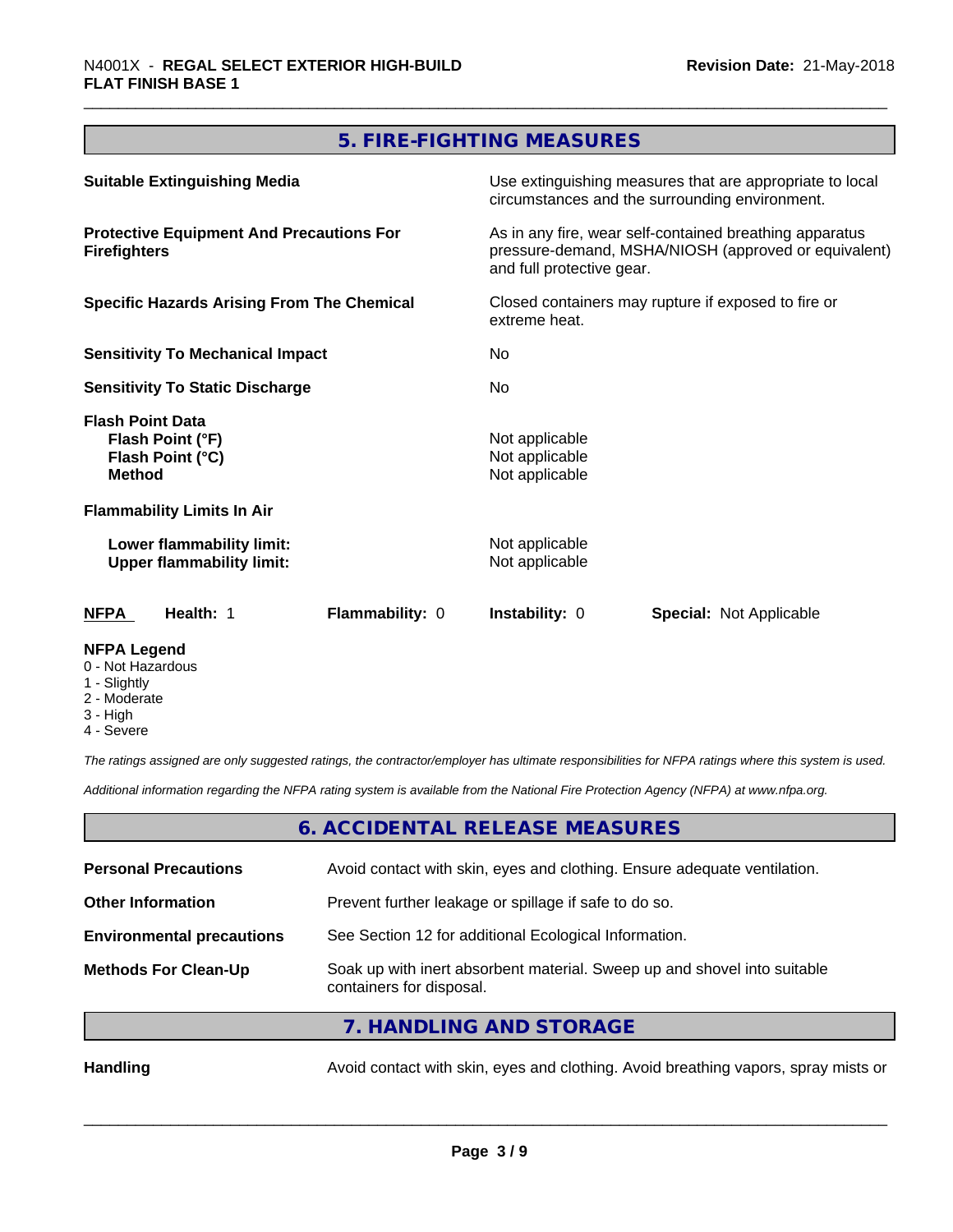sanding dust. In case of insufficient ventilation, wear suitable respiratory equipment.

# **Storage** Keep container tightly closed. Keep out of the reach of children.

**Incompatible Materials** No information available

# **8. EXPOSURE CONTROLS/PERSONAL PROTECTION**

#### **Exposure Limits**

| <b>Chemical name</b>                       | <b>ACGIH TLV</b>           | <b>OSHA PEL</b>            |
|--------------------------------------------|----------------------------|----------------------------|
| Titanium dioxide                           | 10 mg/m $3$ - TWA          | $15 \text{ mg/m}^3$ - TWA  |
| Diatomaceous earth                         | N/E                        |                            |
|                                            |                            | 20 mppcf - TWA             |
| Kaolin                                     | $2 \text{ mg/m}^3$ - TWA   | 15 mg/m <sup>3</sup> - TWA |
|                                            |                            | $5 \text{ ma/m}^3$ - TWA   |
| Urea, N-(3,4-dichlorophenyl)-N,N-dimethyl- | 10 mg/m <sup>3</sup> - TWA | N/E                        |

#### **Legend**

ACGIH - American Conference of Governmental Industrial Hygienists Exposure Limits OSHA - Occupational Safety & Health Administration Exposure Limits N/E - Not Established

**Engineering Measures** Ensure adequate ventilation, especially in confined areas.

| <b>Personal Protective Equipment</b> |                                                                                                                                     |
|--------------------------------------|-------------------------------------------------------------------------------------------------------------------------------------|
| <b>Eye/Face Protection</b>           | Safety glasses with side-shields.                                                                                                   |
| <b>Skin Protection</b>               | Protective gloves and impervious clothing.                                                                                          |
| <b>Respiratory Protection</b>        | In case of insufficient ventilation wear suitable respiratory equipment.                                                            |
| <b>Hygiene Measures</b>              | Avoid contact with skin, eyes and clothing. Remove and wash contaminated<br>clothing before re-use. Wash thoroughly after handling. |

# **9. PHYSICAL AND CHEMICAL PROPERTIES**

| No information available<br>Vapor pressure @20 °C (kPa)<br>No information available<br>Vapor density<br>Wt. % Solids<br>$55 - 65$<br>$40 - 50$<br>Vol. % Solids<br>$35 - 45$<br><b>Wt. % Volatiles</b><br>$50 - 60$<br>Vol. % Volatiles<br><b>VOC Regulatory Limit (g/L)</b><br>< 50 | Appearance<br>Odor<br><b>Odor Threshold</b><br>Density (Ibs/gal)<br><b>Specific Gravity</b><br>рH<br><b>Viscosity (cps)</b><br>Solubility(ies)<br><b>Water solubility</b><br><b>Evaporation Rate</b> | liquid<br>little or no odor<br>No information available<br>$12.2 - 12.6$<br>$1.46 - 1.51$<br>No information available<br>No information available<br>No information available<br>No information available<br>No information available |
|--------------------------------------------------------------------------------------------------------------------------------------------------------------------------------------------------------------------------------------------------------------------------------------|------------------------------------------------------------------------------------------------------------------------------------------------------------------------------------------------------|---------------------------------------------------------------------------------------------------------------------------------------------------------------------------------------------------------------------------------------|
|--------------------------------------------------------------------------------------------------------------------------------------------------------------------------------------------------------------------------------------------------------------------------------------|------------------------------------------------------------------------------------------------------------------------------------------------------------------------------------------------------|---------------------------------------------------------------------------------------------------------------------------------------------------------------------------------------------------------------------------------------|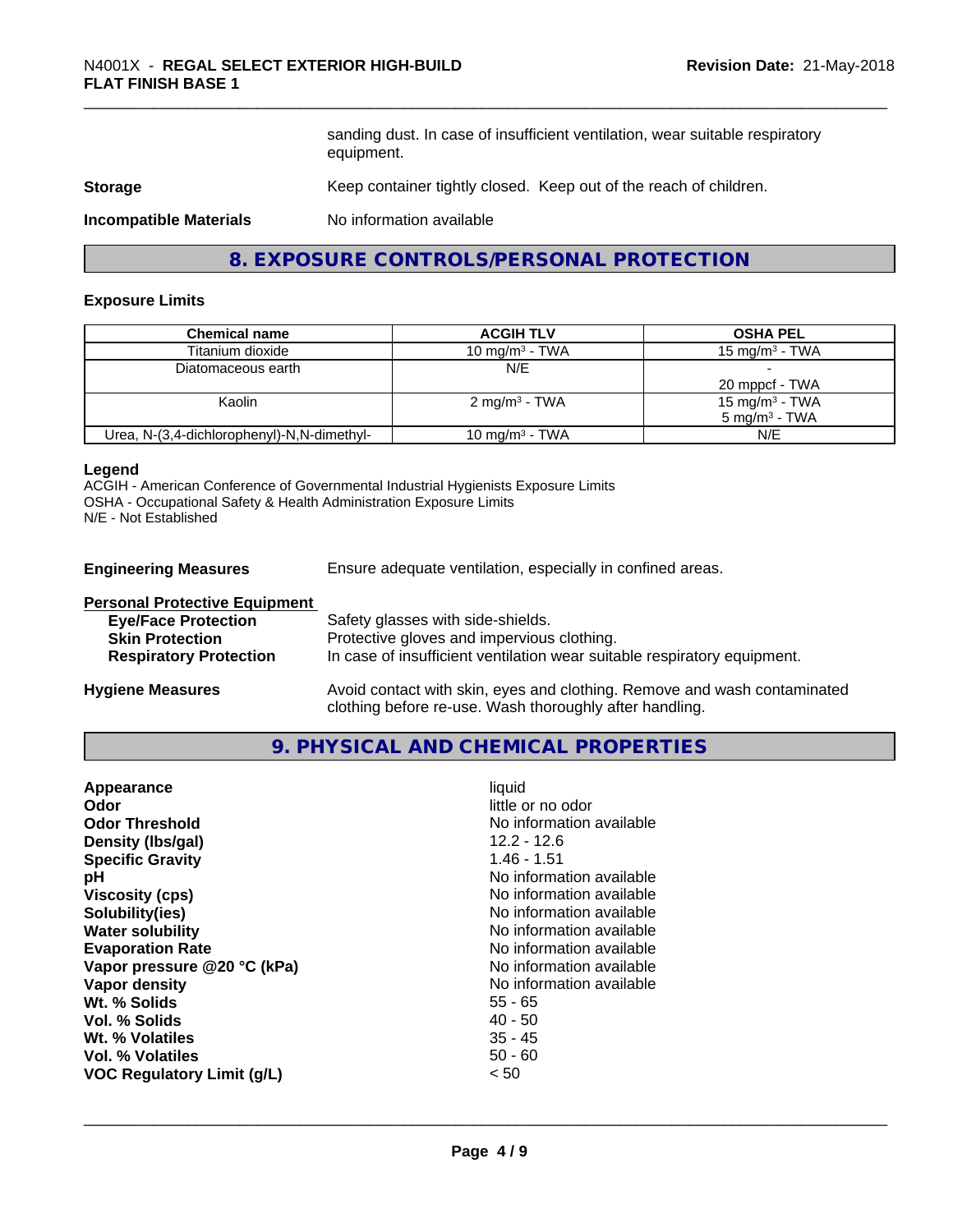| <b>Boiling Point (°F)</b>            | 212                      |
|--------------------------------------|--------------------------|
| <b>Boiling Point (°C)</b>            | 100                      |
| <b>Freezing Point (°F)</b>           | 32                       |
| <b>Freezing Point (°C)</b>           | 0                        |
| Flash Point (°F)                     | Not applicable           |
| Flash Point (°C)                     | Not applicable           |
| <b>Method</b>                        | Not applicable           |
| Flammability (solid, gas)            | Not applicable           |
| <b>Upper flammability limit:</b>     | Not applicable           |
| Lower flammability limit:            | Not applicable           |
| <b>Autoignition Temperature (°F)</b> | No information available |
| <b>Autoignition Temperature (°C)</b> | No information available |
| Decomposition Temperature (°F)       | No information available |
| Decomposition Temperature (°C)       | No information available |
| <b>Partition coefficient</b>         | No information available |

# **10. STABILITY AND REACTIVITY**

| <b>Reactivity</b>                         | Not Applicable                           |
|-------------------------------------------|------------------------------------------|
| <b>Chemical Stability</b>                 | Stable under normal conditions.          |
| <b>Conditions to avoid</b>                | Prevent from freezing.                   |
| <b>Incompatible Materials</b>             | No materials to be especially mentioned. |
| <b>Hazardous Decomposition Products</b>   | None under normal use.                   |
| <b>Possibility of hazardous reactions</b> | None under normal conditions of use.     |

# **11. TOXICOLOGICAL INFORMATION**

| <b>Product Information</b>                                                                 |                                                                                                                                                 |  |
|--------------------------------------------------------------------------------------------|-------------------------------------------------------------------------------------------------------------------------------------------------|--|
| Information on likely routes of exposure                                                   |                                                                                                                                                 |  |
|                                                                                            | <b>Principal Routes of Exposure</b> Eye contact, skin contact and inhalation.                                                                   |  |
| Acute Toxicity                                                                             |                                                                                                                                                 |  |
| <b>Product Information</b>                                                                 | No information available                                                                                                                        |  |
| Symptoms related to the physical, chemical and toxicological characteristics               |                                                                                                                                                 |  |
| <b>Symptoms</b>                                                                            | No information available                                                                                                                        |  |
| Delayed and immediate effects as well as chronic effects from short and long-term exposure |                                                                                                                                                 |  |
| Eye contact<br>Skin contact                                                                | May cause slight irritation.<br>Substance may cause slight skin irritation. Prolonged or repeated contact may dry<br>skin and cause irritation. |  |
| Inhalation<br>Ingestion                                                                    | May cause irritation of respiratory tract.<br>Ingestion may cause gastrointestinal irritation, nausea, vomiting and diarrhea.                   |  |
|                                                                                            |                                                                                                                                                 |  |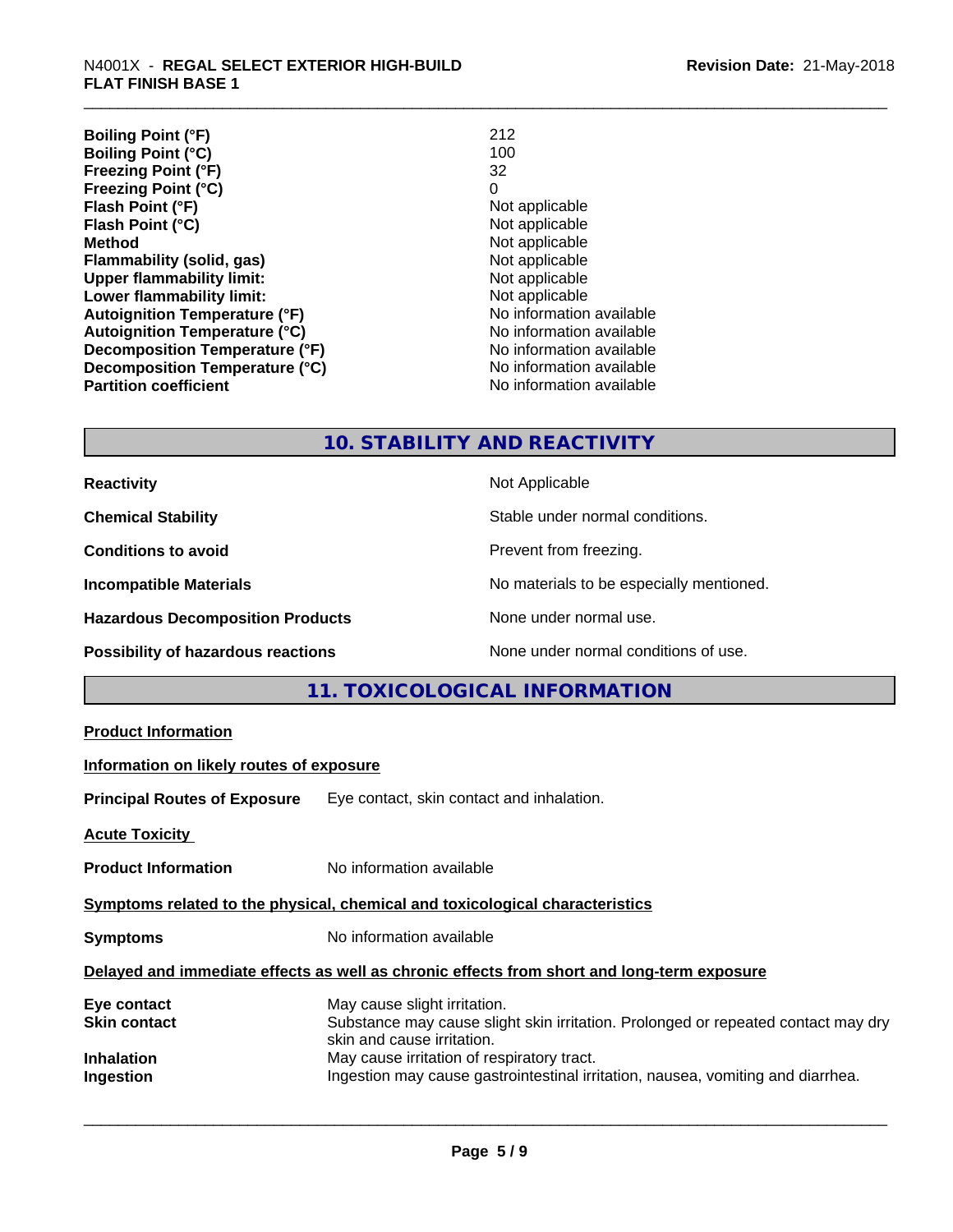| <b>Sensitization</b>            | No information available  |
|---------------------------------|---------------------------|
| <b>Neurological Effects</b>     | No information available. |
| <b>Mutagenic Effects</b>        | No information available. |
| <b>Reproductive Effects</b>     | No information available. |
| <b>Developmental Effects</b>    | No information available. |
| <b>Target organ effects</b>     | No information available. |
| <b>STOT - single exposure</b>   | No information available. |
| <b>STOT - repeated exposure</b> | No information available. |
| Other adverse effects           | No information available. |
| <b>Aspiration Hazard</b>        | No information available  |

# **Numerical measures of toxicity**

# **The following values are calculated based on chapter 3.1 of the GHS document**

| <b>ATEmix (oral)</b> | 23736 mg/kg |
|----------------------|-------------|
| ATEmix (dermal)      | 173020      |

# **Component Information**

Titanium dioxide LD50 Oral: > 10000 mg/kg (Rat) Kaolin LD50 Oral: > 5000 mg/kg (Rat) Urea, N-(3,4-dichlorophenyl)-N,N-dimethyl- LD50 Oral: 1017 mg/kg (Rat) LD50 Dermal: > 5000 mg/kg (Rat)

# **Carcinogenicity**

*The information below indicateswhether each agency has listed any ingredient as a carcinogen:.*

| <b>Chemical name</b>   | <b>IARC</b>          | <b>NTP</b> | OSHA   |
|------------------------|----------------------|------------|--------|
|                        | 2B<br>Possible Human |            | Listed |
| 'Titanium<br>m dioxide | Carcinoɑen           |            |        |

• Although IARC has classified titanium dioxide as possibly carcinogenic to humans (2B), their summary concludes: "No significant exposure to titanium dioxide is thought to occur during the use of products in which titanium dioxide is bound to other materials, such as paint."

# **Legend**

IARC - International Agency for Research on Cancer NTP - National Toxicity Program OSHA - Occupational Safety & Health Administration

**12. ECOLOGICAL INFORMATION**

# **Ecotoxicity Effects**

The environmental impact of this product has not been fully investigated.

# **Product Information**

# **Acute Toxicity to Fish**

No information available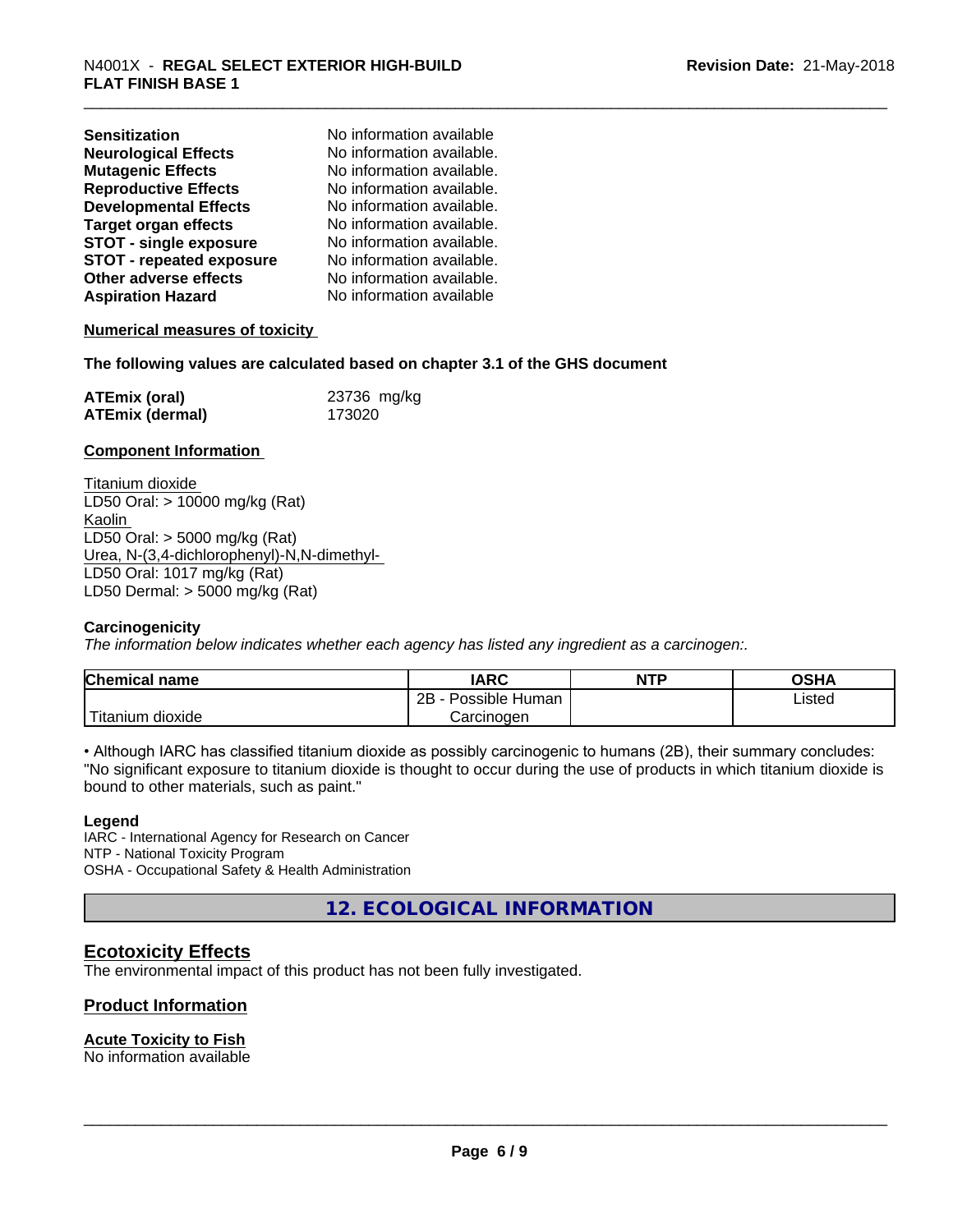# **Acute Toxicity to Aquatic Invertebrates**

No information available

#### **Acute Toxicity to Aquatic Plants**

No information available

#### **Persistence / Degradability**

No information available.

#### **Bioaccumulation**

There is no data for this product.

#### **Mobility in Environmental Media**

No information available.

#### **Ozone**

No information available

# **Component Information**

# **Acute Toxicity to Fish**

Titanium dioxide  $LC50: > 1000$  mg/L (Fathead Minnow - 96 hr.) Urea, N-(3,4-dichlorophenyl)-N,N-dimethyl- LC50: 3.5 mg/L (Rainbow Trout - 96 hr.)

# **Acute Toxicity to Aquatic Invertebrates**

No information available

#### **Acute Toxicity to Aquatic Plants**

No information available

|                              | 13. DISPOSAL CONSIDERATIONS                                                                                                                                                                                               |
|------------------------------|---------------------------------------------------------------------------------------------------------------------------------------------------------------------------------------------------------------------------|
| <b>Waste Disposal Method</b> | Dispose of in accordance with federal, state, and local regulations. Local<br>requirements may vary, consult your sanitation department or state-designated<br>environmental protection agency for more disposal options. |
|                              | 14. TRANSPORT INFORMATION                                                                                                                                                                                                 |
| <b>DOT</b>                   | Not regulated                                                                                                                                                                                                             |
| <b>ICAO/IATA</b>             | Not regulated                                                                                                                                                                                                             |
| <b>IMDG/IMO</b>              | Not regulated                                                                                                                                                                                                             |
|                              | <b>15. REGULATORY INFORMATION</b>                                                                                                                                                                                         |

# **International Inventories**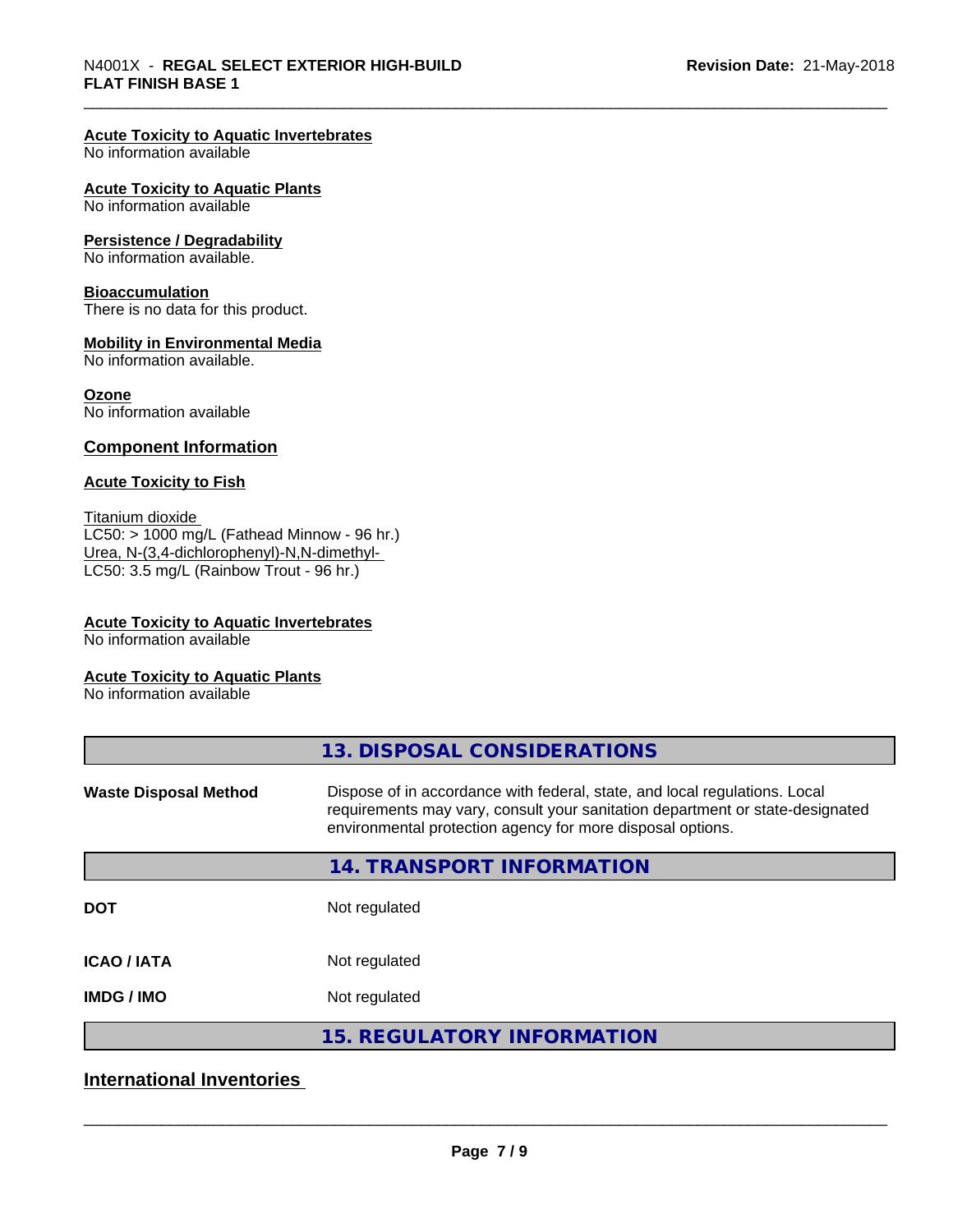| <b>TSCA: United States</b> | Yes - All components are listed or exempt. |
|----------------------------|--------------------------------------------|
| <b>DSL: Canada</b>         | Yes - All components are listed or exempt. |

# **Federal Regulations**

| Nο  |  |
|-----|--|
| Yes |  |
| Nο  |  |
| No  |  |
| No  |  |
|     |  |

# **SARA 313**

Section 313 of Title III of the Superfund Amendments and Reauthorization Act of 1986 (SARA). This product contains a chemical or chemicals which are subject to the reporting requirements of the Act and Title 40 of the Code of Federal Regulations, Part 372:

*None*

# **Clean Air Act,Section 112 Hazardous Air Pollutants (HAPs) (see 40 CFR 61)**

This product contains the following HAPs:

*None*

# **US State Regulations**

# **California Proposition 65**

**AVIMARNING:** Cancer and Reproductive Harm– www.P65warnings.ca.gov

# **State Right-to-Know**

| <b>Chemical name</b>                 | <b>Massachusetts</b> | <b>New Jersey</b> | Pennsylvania |
|--------------------------------------|----------------------|-------------------|--------------|
| Titanium dioxide                     |                      |                   |              |
| Diatomaceous earth                   |                      |                   |              |
| Kaolin                               |                      |                   |              |
| Urea.                                |                      |                   |              |
| N-(3,4-dichlorophenyl)-N,N-dimethyl- |                      |                   |              |

#### **Legend**

X - Listed

# **16. OTHER INFORMATION**

**HMIS** - **Health:** 1\* **Flammability:** 0 **Reactivity:** 0 **PPE:** -

 $\overline{\phantom{a}}$  ,  $\overline{\phantom{a}}$  ,  $\overline{\phantom{a}}$  ,  $\overline{\phantom{a}}$  ,  $\overline{\phantom{a}}$  ,  $\overline{\phantom{a}}$  ,  $\overline{\phantom{a}}$  ,  $\overline{\phantom{a}}$  ,  $\overline{\phantom{a}}$  ,  $\overline{\phantom{a}}$  ,  $\overline{\phantom{a}}$  ,  $\overline{\phantom{a}}$  ,  $\overline{\phantom{a}}$  ,  $\overline{\phantom{a}}$  ,  $\overline{\phantom{a}}$  ,  $\overline{\phantom{a}}$ 

#### **HMIS Legend** 0 - Minimal Hazard